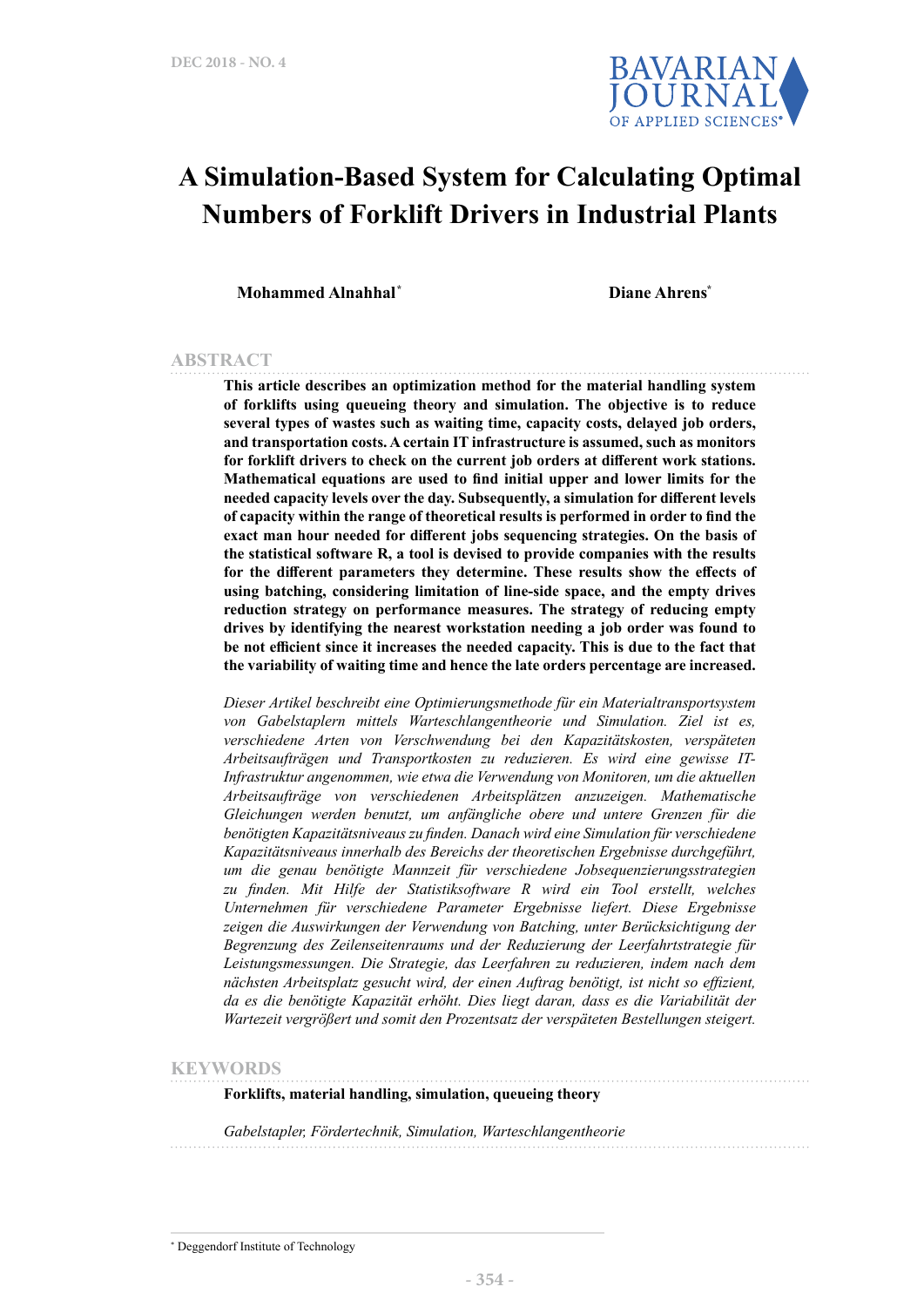### **1. Introduction**

Material handling is one of the most important factors affecting costs and performance in manufacturing companies [1]. Any delay in moving the needed materials can cause production delay that, in turn, affects productivity. Moreover, the space for line-side inventory can be very scarce and insufficient for much material to be stacked. On the other hand, increasing the needed capacity can lead to major costs and an unorganized allocation of workload. Therefore, material handling is one of the most important activities that need to be optimized. Capacity in this paper means the total needed man hours for forklifts, which affect the maximum number of needed forklifts. Using forklifts is the traditional way in most material handling activities. *Loading units* and *pallets* will be used interchangeably in this paper. In small and medium-sized companies, it is common to see that forklift activities and the needed capacity are manually planned. This paper presents a tool for optimizing a forklift system assuming the availability of data about job orders. The number of drivers needed throughout the day and different performance measures can be obtained by using analytical equations and simulation. Different possibilities of job sequencing by using different priority rules can be done. We present the results of a case study for a company operating in Germany. The tool has been developed at Technology Campus Grafenau (TCG), which is an applied research center affiliated to Deggendorf Institute of Technology. This tool is part of efforts in a project called *Industrie 4.0 Werkstatt Bayerischer Wald* (Industry 4.0 Workshop Bavarian Forest) which is funded by the EU program EFRE (*Europäischer Fonds für Regionale Entwicklung*; European Fund for Regional Development). The tool performs with R Software, a free software that can be used by companies. More information about this software can be found in an article by Ihaka & Gentleman [2].

After this brief introduction about the importance of optimizing material handling systems and the tool developed, a literature review about using queueing theory and simulation in logistics and forklifts systems is presented. Moreover, some previous studies that investigated characteristics of forklifts systems such as batching and timedependent arrival rates are discussed. After that, a problem definition and the objectives of the study are presented. The methodology, which

depends on analytical equations and simulation, is explained. Analytical equations define boundaries of the needed capacity of drivers. Subsequently, simulation of forklift operation with different options and priority rules is done. Finally, results and conclusion are presented.

#### **2. Literature review**

#### **2.1. Forklift system as a queueing system**

The range of applications of queueing theory includes telecommunications and computer science, manufacturing, air traffic control, military logistics, design of theme parks, and many other areas that involve service systems whose demands are random [3]. Forklift system can be considered as a queueing system. Driving time of forklifts plus loading and unloading activities can be considered as service time. Forklifts and drivers are considered as servers. Pallets are the customers. More details about queueing theory can be found in Shortle et al. [4]. Little was published about using queueing theory to analyze forklift system. An example of applying queueing theory in logistics is the study by Masek et al. [5], where queueing theory was applied in warehouse optimization. Another paper by Munisamy [6] presents a port planning and operations model for capacity planning at a timber terminal. The analytical model was the closed queueing network model. The model evaluated the efficiency of the timber terminal in relation to the cargo handling system and its impact on terminal throughput capacity.

Simulation was used in logistics activities including forklifts. For example, simulation was used in a study by Takakuwa et al. [7], where a procedure to build simulation models for move-store activities of complicated and non-automated distribution warehouses was proposed. Vonolfen et al. [8] developed an optimization model for assembly line supply by integrating warehouse picking and forklift routing using simulation. Their research was motivated by an industrial application where multiple production lines were supplied from various warehouses at the production plant. Material was stored in high rack storage areas and picked by employees utilizing forklifts. Tarczyński [9] analyzed the impact of storage parameters and the size of orders on the choice of the method for routing order picking where the forklift truck's manoeuvers such as turns back and turns aside were considered.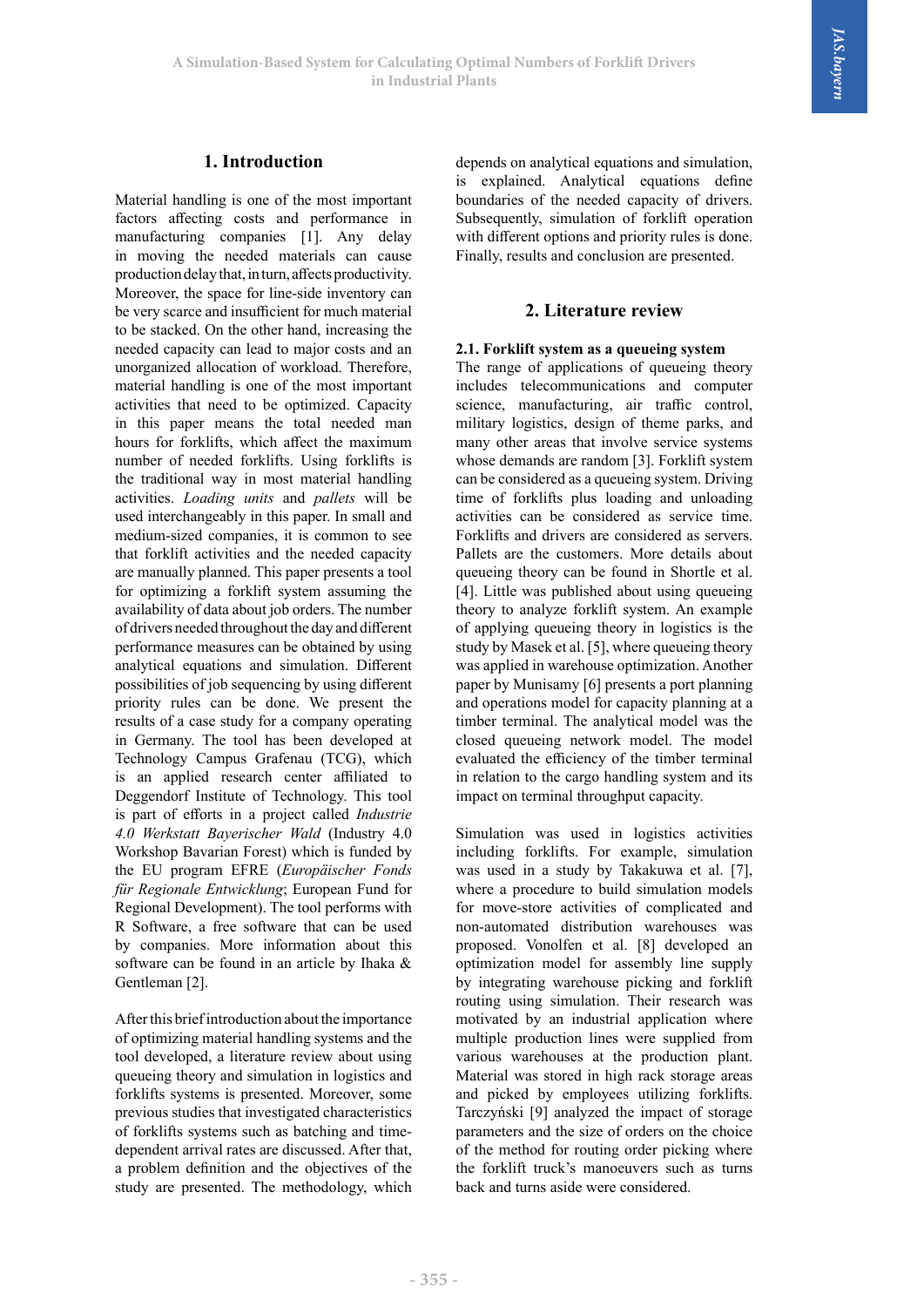#### **2.2. Characteristics of the forklift queueing system**

When there are several jobs served together, the system is called *bulk* service queueing model [10]. An example is the study by Parimala  $\&$ Senniappan [3] who investigated the queueing model with single server. The service starts only when *batches* of 'a' customers are present. When the queue length is 'a', but less than or equal to 'b', then the entire queue is taken up for service. If there are more than 'b' customers in the queue, then the server accepts the first 'b' customers. Sometimes the arrivals are coming in batches. In a study by Chakravarthy et al. [11], they consider a multiple server queueing model in which customers arrive according to a batch Markovian arrival process (BMAP). Moreover, Haridass & Arumuganathan [12] concentrated on a bulk arrival and bulk service queueing system with variant threshold policies for vacations.

In this paper, the service time and the inter-arrival times have been assumed to be exponentially distributed, where multiple servers have been assumed. Some studies considered the M/M (a, b)/c queueing system such as Medhi [13], Neuts & Nadarajan [14], and Sim & Templeton [15]. See more details about Kendall's notation in Kendall [16]. Medhi [13] obtained an analytical expression for the customer waiting time distribution in terms of the steady-state probability P(0, 0) that there are no idle servers and no waiting customers. Neuts & Nadarajan [14] estimated the joint distribution of customer waiting time and service group size, and also the distributions of the number of waiting customers and the number of free servers. Sim & Templeton [15] derived an exact recursive algorithm to study the steady-state probability that there are *m* idle servers and *j* waiting customers in the queue. They also derived analytical expressions for steady-state system performance measures, in terms of P(0, 0), which can be computed using a recursive algorithm. Adan et al. [17] relaxed the assumption of exponential service time. In the previously mentioned studies, each customer takes the same size from the server's capacity. In this paper, however, the batch size depends on the size of pallets (customers) where different pallets have different sizes. An analytical expression is obtained for the number of servers (forklifts) needed for guaranteeing a certain limit of late percentage. This is only part of the methodology, which depends on analytical investigation and simulation.

The arrival rate of job orders is not only stochastic but also with *time-dependent rates*. Sometimes the jobs arrival rate in the middle of the day is much higher than the rate of jobs arrival in the evening. Therefore, the needed workers capacity must vary from time to time. The study by Massey [18], who analyzed queues with time-varying rates for telecommunication models, is an example of a study employing a time-varying rate. Queueing theory as discussed in that paper was organized and presented from a communications perspective. More details and a survey about time-dependent rates can be found in a study by Schwarz et al. [19], where there are several approaches for the performance analysis of queueing systems with deterministic parameter changes over time.

In queueing theory, it is common to use the First Come First Served (FCFS) rule for sequencing the waiting job orders. However, other *service disciplines* are found in practice. Iyer & Jain [20] modeled the impact of merging capacity in production-inventory systems where there are two warehouses. They presented a priority system in which orders from the lowervariability warehouse are given non-preemptive priority. They prove conditions under which the FCFS operating rule failed to achieve a Pareto improvement over the separate systems because it increases inventory cost at the lower-variability warehouse. Moreover, Silva & Serra [21] studied locating emergency services with different priorities. In urban medical emergency services, calls that involve danger to human life deserve higher priority over calls for more routine incidents. The performance of an emergency center may be judged by the number of persons in queue or by the length of time that a person must wait. These indicators are strongly correlated with the number of centers available and with their locations. In this paper, some job orders have higher priority over others based on some priority rules such as decreasing empty driving.

For a queue to be in steady state, the possibility of service rate must be higher than the arrival rate. However, in real-life peak periods, the number of arriving job orders is sometimes higher than the capacity of forklifts. Therefore, a queueing system with *blocking* is used for investigating this case. This means that the waiting line must not be longer than a certain limit. An example of blocking in queueing theory is the study by Roy et al. [22], in which an autonomous vehiclebased storage and retrieval system (AVS/RS)

*BAVARIAN JOURNAL OF APPLIED SCIENCES* 

**BAVARIAN JOURNAL** OF APPLIED SCIENCES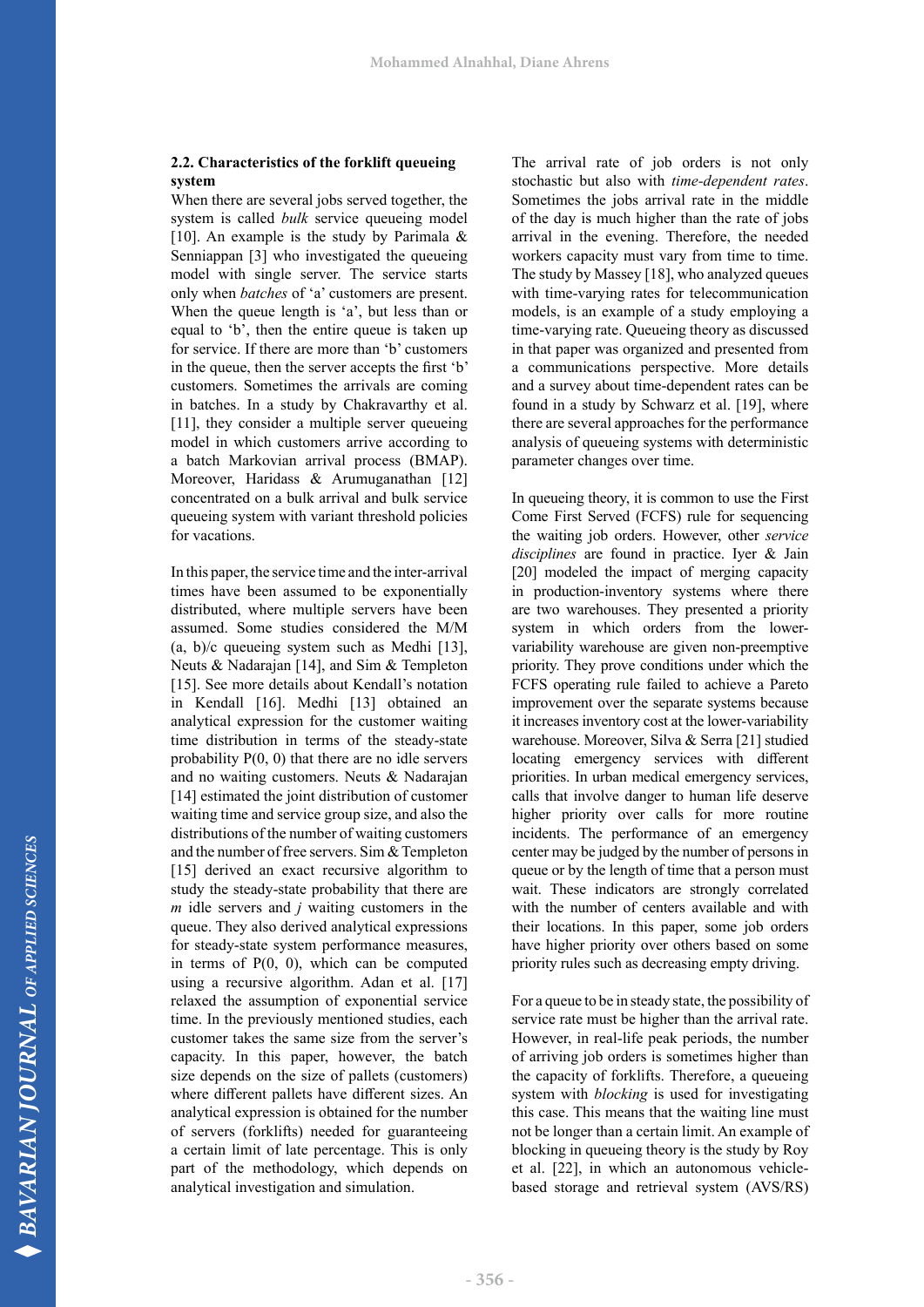was investigated. In that study, protocols were developed to address vehicle blocking, and a semi-open queueing network model was proposed to analyze system performance and evaluate design trade-offs. Another example is the study by Koizumi et al. [23]. In their study, "blocking" denotes situations where patients are turned away from accommodations to which they are referred, and are thus forced to remain in their present facilities until space becomes available. Both mathematical and simulation results were presented and compared.

Numerous studies used very simple assumptions to simplify the system, hence it can be very difficult to represent the real situation on the ground. The majority of queueing theory studies assumes very simple situations that cannot be suitable for the forklift-planning problem. The mathematical derivation in this paper has special characteristics due to grouping pallets with different sizes. Little was published about employing queueing theory to study forklifts systems, especially when it comes to using IT infrastructure to send job orders, not using traditional kanbans, but electronic signals. Moreover, the system is not a normal *pull* system with electronic kanbans, but there is the possibility to use priority rules for sequencing job orders according to different criteria. This study combines queueing theory mathematical equations with simulation using R Software with very wide possibilities of combinations of parameters and options to be a tool for optimizing the forklifts systems in terms of capacity planning and job sequencing rules.

# **3. Problem statement**

Usually, forklift system planning in terms of capacity planning and sequencing rules of job orders is performed manually. Especially small and medium-sized companies do so, even if there is an IT infrastructure immediately providing data about job orders. However, an optimized forklifts system may decrease work force costs, waiting times, line-side inventory costs, and congestions problems. The forklifts system contains the following complications, hence it is very difficult to be analyzed without simulation:

- Different demand rates from time to time
- Different used labor capacities during the day
- Working pauses
- Batching (bulking)
- Different sizes of load units
- Different possibilities of batching according to the area in which jobs are waiting
- Blocking in some peak periods
- Different priority rules used

Using simulation, however, can be time consuming and expensive for small and mediumsized companies. Sometimes, companies have no license for expensive simulation software, yet they will need to use simulation in every shift to estimate the needed capacities. Besides the fact that R Software is free, another advantage lies in its capabilities to calculate the results about capacity upper and lower limits from the mathematical equations and then using the results as input in simulation.

A simple way is to upload the Excel file containing the needed data prepared in a certain way using the internet browser. The model exists in the cloud and companies get their results immediately without seeing the code. One of the tool's most important advantages is that it was developed to be very flexible for different layouts and parameters.

By using this tool, the following objectives can be achieved:

- Minimize total needed capacity (workforce and maximum number of forklifts)
- Minimize empty driving (lower transportation costs)
- Better utilization (driving with the highest possible forklift capacity by grouping small pallets into one route)
- Enhancing other performance measures such as delay delivery, average waiting time per order, average number of orders waiting in the queue, etc.

### **4. Methodology**

The methodology can be divided into three major steps:

- 1. First theoretical estimation of the upper and lower limits of the possibly needed number of drivers by using analytical mathematical equations.
- 2. Simulation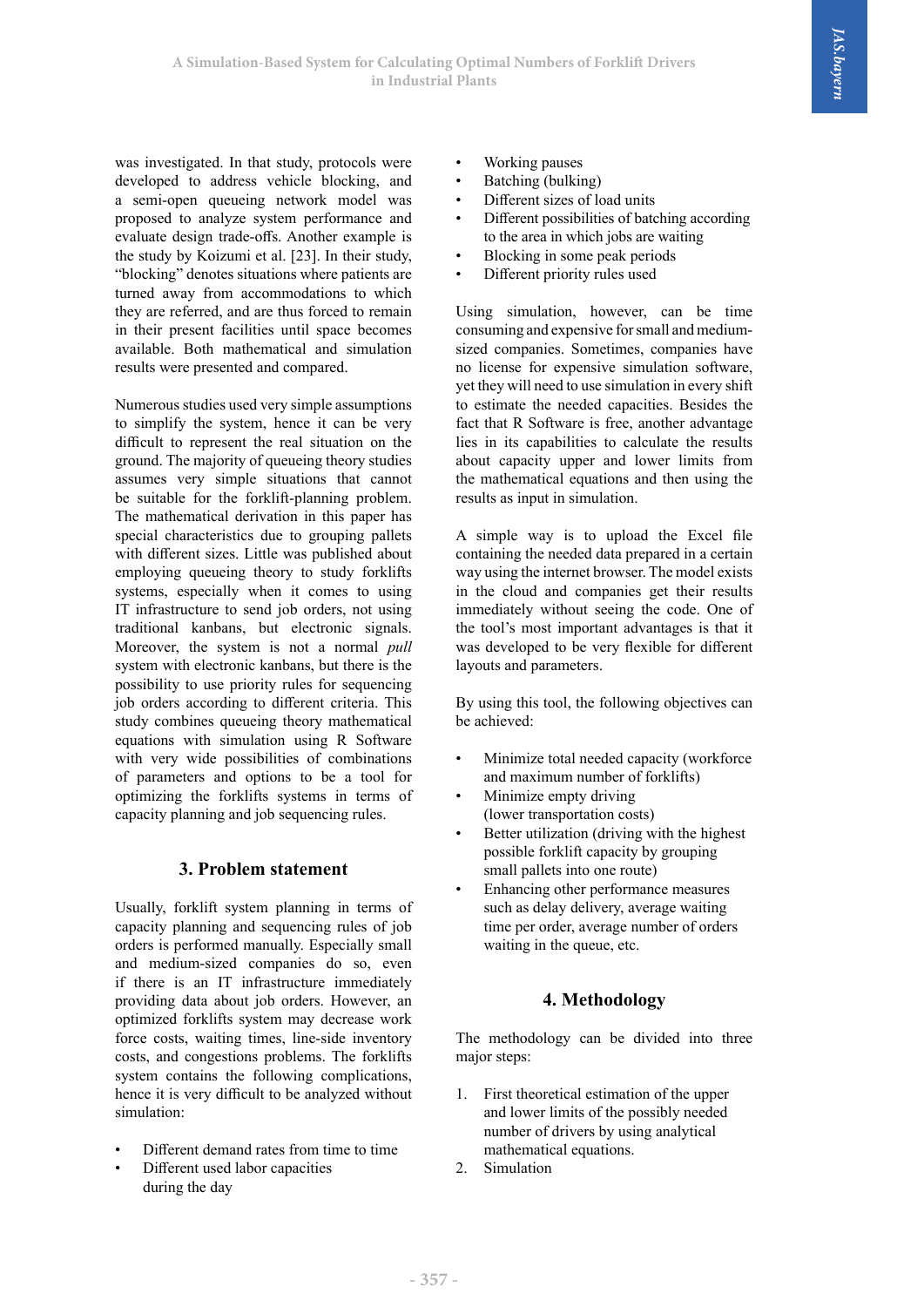3. Final estimation of the needed capacity of forklift drivers using simulation and trying all the values of capacity between upper and lower limits found in the first step, and taking into consideration the different options selected by the user such as the assumed priority rules.

To handle the problem of different drivers' capacity during the day, the following two points are considered:

- Working time was divided by small time periods (hours). Each hour has the same arrival rate of job orders and the same workforce capacity.
- The system performance during the day will almost be the same. If arrival rate is increased, workforce capacity is also increased to keep almost the same performance. Small deviations in performance are ignored. In this case, the effect of time-dependent rates can be alleviated. In some peak periods, however, the needed demand can be higher than the forklifts available. In this case, more workforce capacity must be used directly after peak periods.

The two boundaries of the needed capacity (number of drivers and forklifts) found by equations are as follows:

- The upper limit assumes no batching, the same size of loading unit, and no breaks.
- The lower limit assumes full possibilities of batching, all waiting batches to be in the same area, loading time to be independent from batch size, and pallets that can be grouped together to have the highest priority to be loaded first. That means the FCFS rule is not applied.

#### **4.1. Case study and study assumptions**

This study was motivated by a case study where a company based in Germany uses forklifts to move materials among 12 departments distributed on four floors. Lifts are used to move forklifts among different departments. Each department has its own inventory locations. However, the tool developed in this study is flexible to handle several different layouts without the need for any adjustments. The company uses six forklifts. Demand is different from one hour to another and from one day to another. Therefore, a flexible capacity plan is necessary. Some drivers

perform only driving and loading activities. Others are working on other activities besides using forklifts. Job orders are sent to a central system, which is connected to monitors fixed on forklifts displaying the needed jobs and their origins and destinations. Three different sizes of pallets are available: small, medium, and large. A forklift can load a maximum of 4 small pallets, 2 medium pallets, or only one large pallet. It is also possible, for instance, to load one medium pallet and two small pallets together. Each driver usually clicks on the monitor to choose the next job he wants to work on. His choice is based on his experience for the best route. Whenever he finishes a job order, he clicks on the monitor to save the time point of ending the job. Sometimes individual job orders are overlooked for a very long time. The task was to estimate the needed capacity during the day so that job lead time is not longer than 2 hours. Five percent of job orders exceeded this time limit. Another objective was to check the effect of using different strategies for prioritizing the different job orders and the effect on performance measures. Besides this forklifts system, there is another system using small trucks for small bins. For example, a truck can load up to 25 small bins at the same time. This second system was not considered in this study.

The main assumptions in the tool are:

- Forklift drivers are informed about the currently needed job orders.
- All forklifts have the same capacity.
- Workers can do driving, or can also perform other tasks such as order picking.
- One forklift can load one or several loading units if there is enough capacity and if all the pallets are on the same route.
- If the planned working time of a driver finishes while he is still working on an order, he finishes the order before he leaves.
- The forklift can stay at a central station if there are no new orders, or just wait at the last destination.

#### **4.2. Upper and lower limits of workforce needs**

Assuming that forklifts can carry only one pallet with exponentially distributed time of loading, unloading, driving, and empty driving, and assuming that the inter-arrival time of job orders is also exponentially distributed, then we have the queueing system M/M/C. In this case, the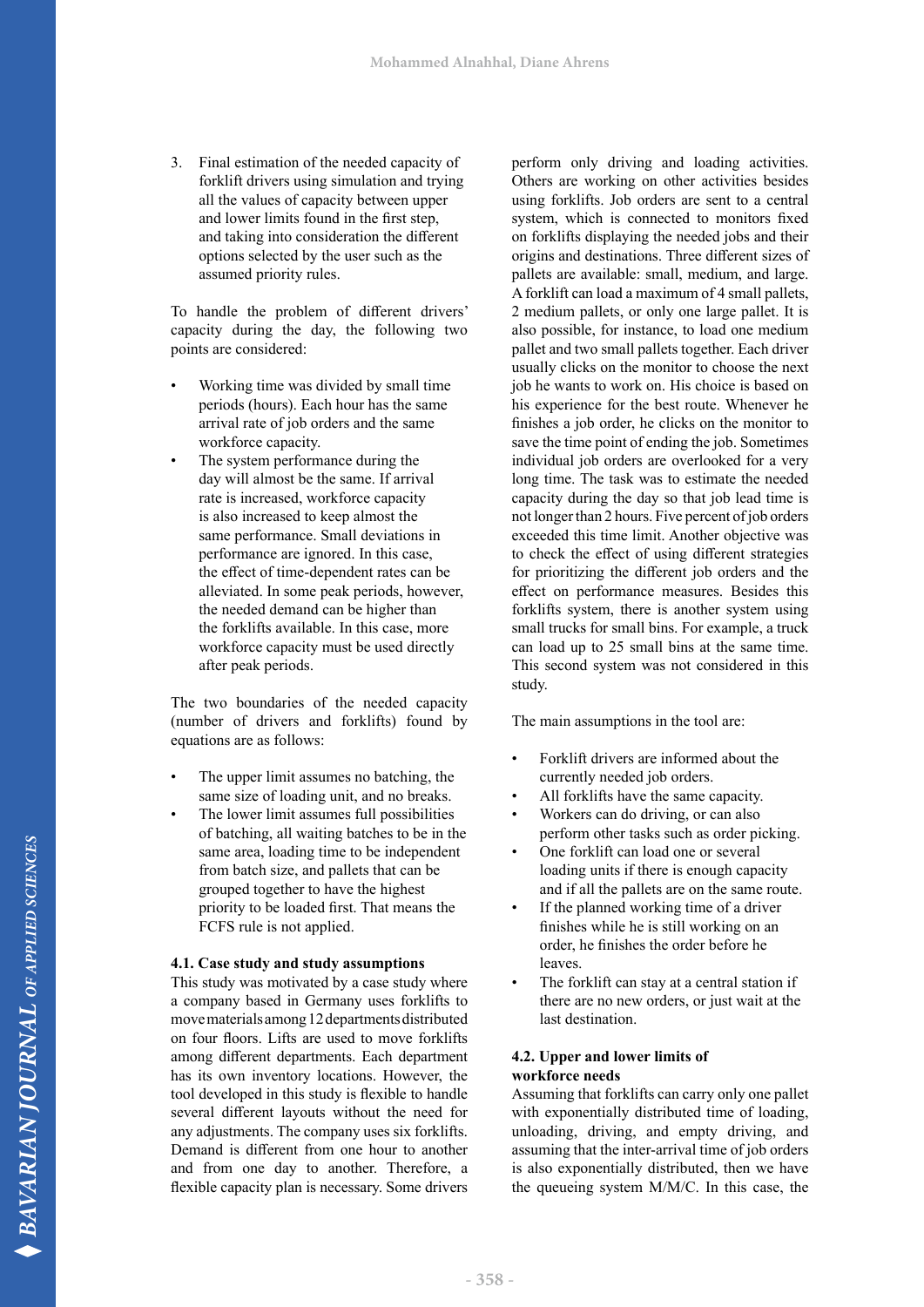probability that waiting time in queue  $(T_q)$  for  $\bullet$  Forklifts drivers pause more than a certain time  $t$  can be found using the  $\bullet$  Forklifts breakdown following equation (cf. Shortle et al., [4]): following equation (cf. Shortle et al., [4]):

$$
Pr{Tq > t} = \frac{rcP0}{c!(1 - \rho)} e^{-(c\mu - \lambda)t}
$$

(1)

Where, Where,

- $\lambda$  is the number of job orders within a time unit unit (e.g. and hours). unit (e.g. an hour)
- fulfilled by one forklift within the time unit
- **runned by one forknowledge in the unit.**<br>
 c is the number of available forklifts/driverse is the number of available forklifts/driverse in the unit. drivers
- $r = \lambda/\mu$
- $\partial \nu$  is the probability that the system are  $\partial \nu$  in the system and can be seen best in the system and can be seen best in the system and can be seen as  $\partial \nu$  $\rho = \lambda / \mu c$
- customers (job orders) in the system and can be found by: • P0 is the probability that there are 0

$$
P0 = 1 / \left[ \sum_{m=0}^{c-1} \frac{(c\rho)^m}{m!} + \frac{(c\rho)^c}{c! (1 - \rho)} \right]
$$

(2)

 $\frac{1}{2}$  hours find average simulation. This option was activated by the tool.<br>service time (e.g. 5 minutes) with a probability of 95%, then t is set to be 1.92 and  $Pr{T_q > t}$  One of the main features of the forklift system number of needed forklifts drivers, is simply Sometimes these pallets come in different sizes. equation (1). The lowest c value that yields  $0.05$  its percentage to the whole capacity of forklifts. or less for the felt hand side is used. The result is<br>then rounded up. Note that variability in service whole loading capacity of a forklift. Sometimes, time, which is usually small, has been assumed<br>the lower limit when the upper bound of *x*. This simple is not big, however, it is unstackable. In If the objective is that the waiting time of an order is not to exceed 2 hours minus average of 95%, then *t* is set to be 1.92 and  $Pr{T<sub>n</sub> > t}$ is set to be 0.05. Then *c*, which represents the number of needed forklifts drivers, is simply found by trying all the possible values for *c* in equation (1). The lowest *c* value that yields 0.05 or less for the left hand side is used. The result is then rounded up. Note that variability in service time, which is usually small, has been assumed to be ignored if the objective is to concentrate on lead time. To try all the possible values of c, upper and lower limits are needed. The value [ $r$ ], which equals  $[\lambda/\mu]$ , can be used to find the lower limit where  $[x]$  is the upper bound of *x*. This simple initial solution ignores several characteristics that can increase or decrease the needed capacity. For example, the following points decrease the needed capacity:

- Batching of job orders
- Production pause

On the other hand, the following points can increase the needed capacity:

- Forklifts drivers pause
- Forklifts breakdown

unloading, and assuming, and assuming that the inter-arrival time of  $\alpha$  inter-arrival time of  $j$ 

Assuming that for the forklifts can calculate  $\mathcal{A}$  and  $\mathcal{A}$  and  $\mathcal{A}$ 

- $e^{-(c\mu-\lambda)t}$  the peak period, where it is sometimes<br>necessary to increase the workforce  $\alpha$  is the number of  $c$  because of a<br>the unitation on the unplaneted form probability that waitable forklifts at the same time. The formula using the same time  $\frac{1}{2}$ expacity after the peak period in order • Maximum limitation on the numbers of effect of this point is for the period after necessary to increase the workforce to compensate for not using the optimal limitation on the number of used forklifts in the peak period.
- $\mu$  is the number of job orders that can be full space for inventory so they The line-side inventory limit. Some areas have small space for inventory so they might have a higher priority than the other areas. That might increase the needed capacity.
	- Rules other than FCFS

then if the theoretical needed capacity is three  $\begin{bmatrix} m=0 \ m=0 \end{bmatrix}$  is not to exceed 2 hours are not working name of an order is not to exceed 2 hours minus are not working name of an order is expected that the needed (2) capacity is even larger than the calculated upper If the objective is that the waiting time of an a higher level of capacity can also be tried by Po is the probability that there are 0 customers (job orders) in the system and can be pauses in the calculations of upper and lower drivers, the actual number should be six because<br>drivers are not working half the time during this It is important to consider forklift drivers' limits. For example, suppose that all drivers are leaving for a 30-minute break at 11:30 o'clock, drivers, the actual number should be six because  $limit - due to limitation on line-side space - then$ simulation. This option was activated by the tool.

> is batching more than one pallet on the forklift. In this paper, the pallet size is measured based on For example, a certain pallet can take 50% of the this case, only one pallet is loaded, and therefore the size of this pallet is considered to be 100%. A complicating feature is that there are different sizes of different pallets in the same facility. A parameter that is very important in the analysis of the system is the average pallet size, which can be found using equation (3):

$$
Average \thinspace{pallet \thinspace size} = \sum_{i=1}^{X} s_i f_i \le 1
$$

 $)$ (3)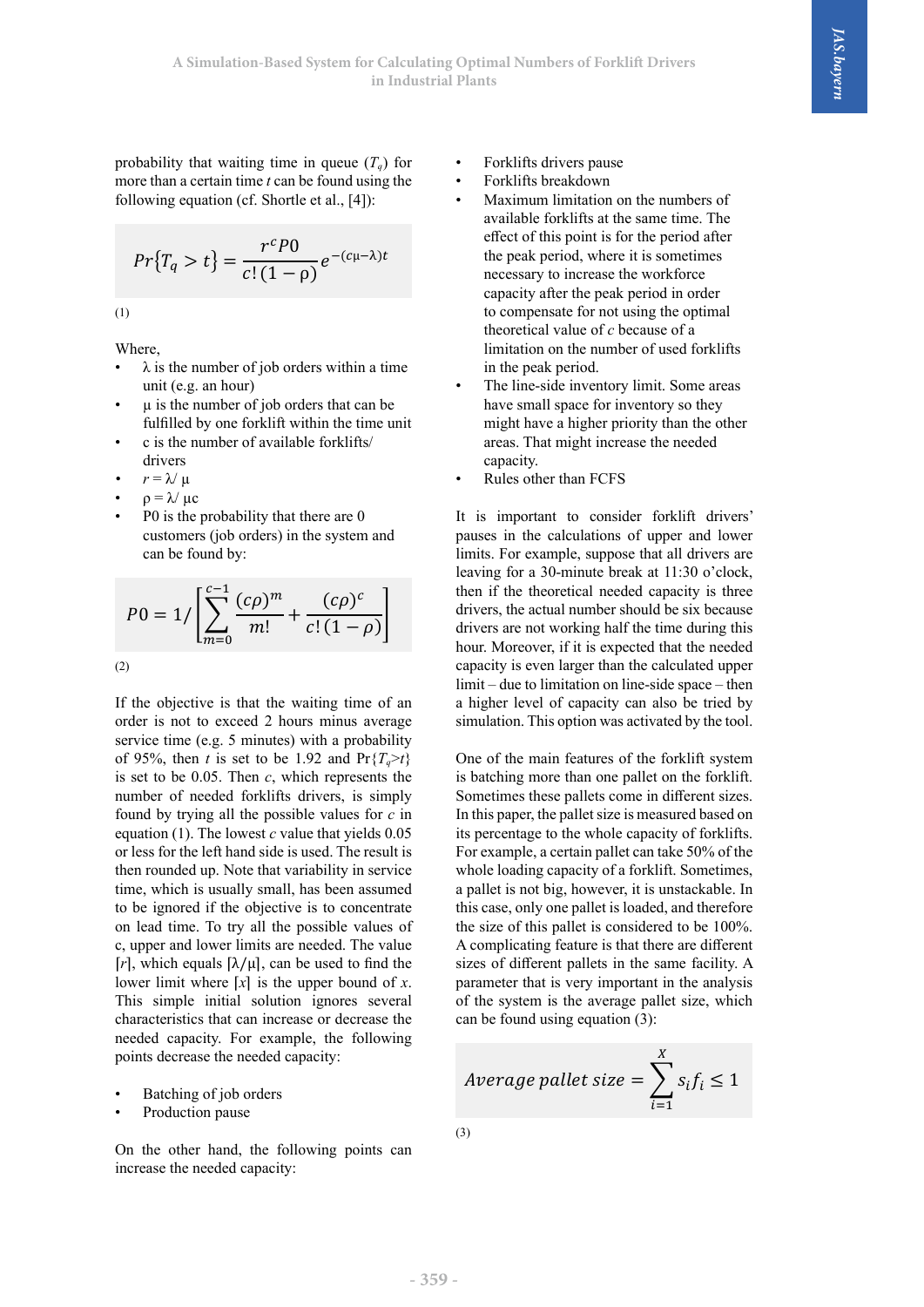Where,

- $X$ : number of different sizes of pallets
- $s_i$ : size of pallet i (as percentage of loading capacity of forklifts)
- $f_i$ : percentage of demand on pallet *i*. It can be found by dividing the daily demand on *i* oe found by dividing the daily demand on *l* pallets by the daily demand on all pallets.

Batching should reduce the needed capacity. Assuming for simplicity that the time needed for a batch exactly corresponds to the time needed for only one pallet, the system has the same service time  $\mu$ , however, with a different arrival rate, which is  $\lambda'$  indicating the arrival of batches. Service time here means driving and loading/ unloading times. In  $\lambda$ ', any arrival of jobs will be ignored until a complete batch is available or when a server (forklift) is available to start a new job. This system is similar to the lift system in which serving one or a group of people will take almost the same amount of time. The lift starts moving when there is only one person or a group of people without exceeding the capacity of the lift. Later a range for  $\lambda'$  is estimated. which serving one or a group of people will that forklift loading capacity is fully utilized. Its moving when there is only one person or a **Number of arriving batches within a unit of** 

sometimes drive without full capacity. For example, a forklift can leave with two pallets of which one is 50% and the other one 25% of the  $\lambda' = 0.5P_t + \lambda \sum_{i=1}^{n} s_i f_i$ capacity of forklift. Therefore, the total loaded  $\frac{1}{2}$  material corresponds to 75% of the capacity of  $\frac{1}{2}$ forklift. It is important to consider the average for the capacity of the capaciter of the total corresponds to  $(3)$ <br>percentage of loading material without full capacity (*Pl*) (underutilization percentage). For simplicity, assume that the average size of unutilized capacity is  $0.5P<sub>l</sub>$ . If, for example, all drives of forklifts are with some unused capacity then, on average 50% of forklifts capacity will not be utilized. If, however, sizes of pallets are for example 50%, 75%, and 100%, then it is possible to consider the 75% size as the 100% Because  $0 < P_f < 1$ , then size, because it is impossible to combine the 75% pallet with the 50% pallet. entage or loading material without rule<br>acity  $(P_i)$  (underutilization percentage). For example, if  $\lambda = 2$  and average pallet size = be utilized. If, however, sizes of pallets are  $\frac{1.000}{1.000}$  capacity from the waiting pallets in the queue.

Assuming for simplicity that batching will not affect the service time and assuming  $t-1$   $t-1$ that whenever there is any number of jobs in the queue that do not exceed the capacity of forklift they will be batched  $\frac{1}{2}$  together, then in order to find the number of batches in the queue it is possible to write

$$
L_{q\_batch} = 0.5P_l + L_q' \sum_{i=1}^{X} s_i f_i
$$

(4)

queue,  $L_q$ ' is the number of jobs in the queue, panels by the darly definand on an panels.<br>
finds pallets that need part of forklift capacity uming for simplicity that the time needed for Therefore, the system behaves as if there was an which is  $\lambda'$  indicating the arrival of batches.<br>which is  $\lambda'$  indicating the arrival of batches.<br> $\lambda' = \lambda'$ vice time here means driving and loading form 1.5 of the capacity of the forklift (average gnored until a complete batch is available it is assumed that there are 2 batches. Moreover, The number of backers in the queue is always<br>job. This system is similar to the lift system greater than one batch, then  $P_l = 0$ , which means Where  $L_q$ <sub>batch</sub> is the number of batches in the and  $P_l$  is the probability of driving without utilizing the full loading capacity of forklifts. This equation shows the relationship between the number of job orders (pallets) in the queue and the number of batches in the queue. If the driver then he will take the currently available pallets. upper bounding effect for the number of batches. The value  $0.5P_l$  was added to compensate for  $\theta$ this upper bounding. For example, if the waiting pallet size is 50% of forklift loading capacity), if the number of batches in the queue is always

# **time (λ**ʹ**)**

Because pallets come in different sizes, forklifts  $\qquad$  can be applied for  $\lambda$ ': will take almost the same amount of time. The lift starts moving when there is only one person The same previous method for finding the For same previous method for saming and same previous method for  $\frac{1}{2}$  average number of waiting batches in the queue can be applied for λʹ: be applied for λ*'*:

$$
\lambda' = 0.5P_l + \lambda \sum_{i=1}^{X} s_i f_i
$$

(5)

simplicity, assume that the average size of 30%, and if the humber of batches in the queue<br>tilized capacity is 0.5P<sub>i</sub>. If, for example, all is always greater than 1, then  $\lambda' = 0.6$ . This to be contained to write the capacity will two pallets, but will also add the rest of loading<br>i, on average 50% of forklifts capacity will two pallets, but will also add the rest of loading means that the forklift will not only take the<br>two pallets but will also add the rest of loading  $30\%$ , and if the number of batches in the queue party from the waiting pallets in the queue.

Because  $0 < P_f < 1$ , then  $\sum_{i=1}^{n}$ 

$$
\lambda \sum_{i=1}^{X} s_i f_i < \lambda < 0.5 + \lambda \sum_{i=1}^{X} s_i f_i
$$

(6)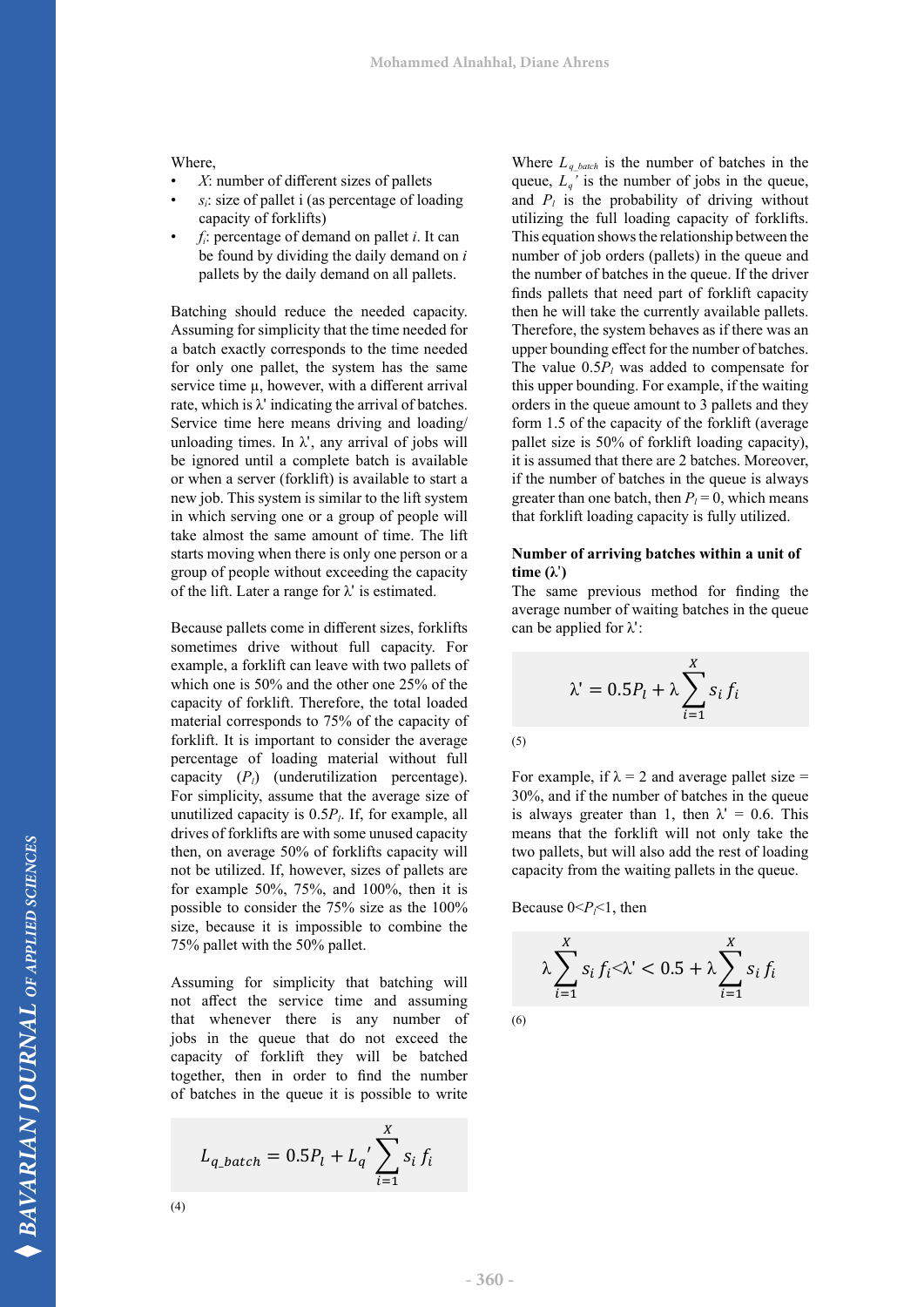Since we want to find the lower limit of the number of drivers, the lower limit of  $\lambda'$  is simulation is required to try scenarios in which mannoer of drivers, the lower limit of  $\kappa$  is<br>considered. Equation (1) can be rewritten to find considered. Equation (1) can be rewritten to find the *c* value is 2, 3, and 4.<br>the needed *c* value (number of forklifts drivers):  $\mathcal{C}$  we want to mid the

$$
Pr{Tq > t} = \frac{(\lambda'/\mu)^c P 0'}{c! (1 - (\lambda'/\mu c))} e^{-(c\mu - \lambda')t}
$$
  
\nA driver starts to serve a certain job order based on the following rules: (Rules are sorted starting from the highest priority to the lowest one)  
\n1. A job order waiting for longer than a threshold time value

 $v$  here where where

$$
P0' = \left(\frac{(\lambda'/\mu)^c}{c!(1 - (\lambda'/\mu c))} + \sum_{n=0}^{c-1} \frac{(\lambda'/\mu)^n}{n!}\right)^{-1}
$$
 3. Bulking: If there are several waiting pellets and they can be grouped, they have the priority where:  
1. there is the possibility of loading bigger loading units at first.

simulation on data in which  $\lambda'$  is from 1 to by *bulking effect*. For example, if it biggest difference that can arise is only an two pallets will make the average 60 and  $\mu$  is from 1 to 30 it was found that the increase of one server. Furthermore, it was found that an increase of  $0.5$  on  $\lambda'$  can make a difference of less than 6% of possible values of  $\lambda'$  if, for example,  $\mu = 8$ . The higher the value of µ, the lower this percentage. It is unlikely for the needed capacity to equal the result in equation (7) because of the following reasons:

- Loading a batch will take more time than loading only one pallet.
- In the case of several areas with waiting pallets, it is almost impossible to perform batching every time because the waiting pallets are going to different places and are following different routes. The higher the number of inventory areas and the more complex the layout, the higher the chance of not utilizing batching at its maximum possibility.

Thus, equation (1) and equation (7) provide initial estimations for the upper and lower limits of the number of needed workers. Simulation can be used to find the results for all scenarios between these two limits. For example, assume that service time is exponentially distributed with an average of 12 minutes, and interarrival time is exponentially distributed with an average of 5 minutes, then 4 drivers are needed in the case of no batching at all,. Moreover, assuming that batching is possible where all the waiting job orders are in the same area and time for loading a batch is exactly as for loading a

 $t = 0.6$  for the c value is 2, 3, and 4. pallet, then two drivers are needed. In this case, simulation is required to try scenarios in which

**4.3. Priority rules for different orders (jobs)** A driver starts to serve a certain job order based from the highest priority to the lowest one)

- 1. A job order waiting for longer than a threshold time young threshold time value.
	- 2. Job orders coming from departments with small areas for line-side inventory.
- $p_0' = \left( \frac{(\lambda'/\mu)^2}{\mu} \right)$  and they can be grouped, they have the  $\ddot{\phantom{0}}$ 3. Bulking: If there are several waiting pallets priority where:
- (8) bigger loading units at first.
- The effect of omitting  $0.5P_i$  is not great. Using delivering the whole group is affected 2. the time needed for loading and delivering the whole group is affected by *bulking effect*. For example, if it amounts to 10 %, then grouping two pallets will make the average service time to equal the average time multiplied by 110%.
	- 4. Reducing empty driving time: whenever possible, the forklift should start with the closest place to the previous forklift destination.
	- 5. FCFS

The decision-maker can deactivate any of rules 1 to 4 in the tool.

#### **Line-side inventory**

Factors affecting the response time for a job order, i.e. available man hour capacity, available forklifts, forklift loading capacity, empty transportation time, other job orders, and traffic jam of forklifts may increase line-side inventory. of forklifts may increase line-side inventory.

The workplace priority index is used. It can be dynamic and may change from one hour to another. Therefore, it is possible to write: and therefore, it is possible to write:  $\frac{1}{2}$ 

$$
PI_{ph} = \frac{d_h O_{ph} \sum_{i=1}^{X} s_i f_i}{LSIC_p}
$$

(9)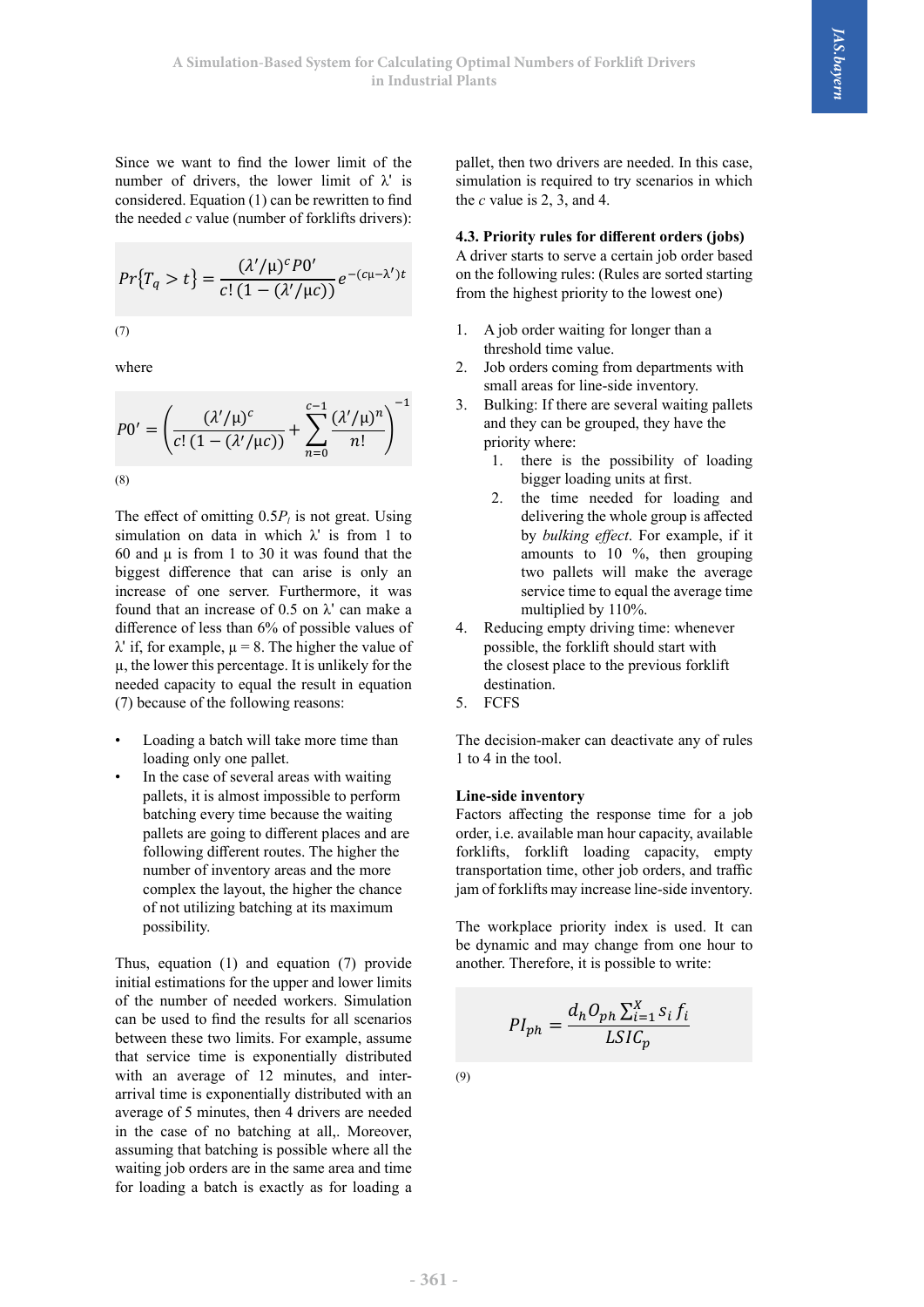#### Where:

- $PI<sub>ph</sub>$ : priority index for workplace *p* in hour *h*
- *dh*: average hourly demand in hour *h*. In other words, the average arrival rate of job orders in hour *h*.
- $O_{ph}$ : percentage of job orders for workplace *p* in hour *h*
- *LSIC<sub>p</sub>*: capacity of line-side space for workplace *p* measured in units of capacity of forklifts. For example, if the maximum area capacity is two pallets of a certain size and forklift can load these two pallets together, and it cannot take more than them, then  $LSIC_p = 1$ .

In the case of the percentage of demand for different workplaces being stable over the day,  $O_p$  is used instead of  $O_{ph}$ . In this case, the priority index for each workplace will be the same over the day. The term " $d_h O_{ph}$ " represents the workplace's hourly demand in terms of pallets. If it is available,  $d_{ph}$  can be used instead. The nominator represents the hourly demand or arrival rates for the workplace *p* in hour *h* in units of forklifts. If the index equals one, then, on average, the lineside area will be filled with pallets within one hour if there are not any forklifts to take these pallets during that hour. Whenever the priority index for a certain workplace is more than for example 0.5, any order coming from that workplace must have a higher priority.

#### **4.4. Simulation with R**

Apart from simulation purposes, R is also used to perform the theoretical calculations about the initial limits of capacity needs. It is easy to find these limits for the *c* value using R, where all the possible values are tried until the appropriate value is found. Therefore, R was used to perform the whole tool. Performing simulation with R renders the model independent from the facility layout as in traditional simulation software. That saves a considerable amount of time of simulation development. The data must be entered into an Excel file in a predefined way and uploaded via a specific link on the internet, and then the user can obtain the results.

The package "queueing" can be used to get exact results for some types of queues. Moreover, the package "queuecomputer" may be used to perform simulation of some basic types of queues. There is the possibility to set variable server capacity to be used by the package. Because forklift systems have so many unique characteristics that make it impossible to directly use such a package to simulate the system, a new code has been written to be suitable for such a system. Some parts of the package code may also be used. The starting capacity of servers (drivers) can be set employing the two limits found in mathematical equations. Because the arrival rate of job orders is different over the day, the model must take into consideration changeable workforce capacity over the day. For the waiting job orders, the priority rules in section 4.3 are considered, and performance measures are calculated. All the parameters and data can be set by the user him/herself. The user can for example employ the tool for simulation instead of optimization. In this case, he/she must determine a capacity plan. Any one of the priority rules can be activated or deactivated. Moreover, bigger pallets can be loaded at first in the case of batching.

It is important to know that for any system to be in steady state,  $\rho$  that equals  $\lambda/\mu c$  must be less than one. Therefore, if  $\lambda/\mu$  = integer, then *c* must be at least  $\lambda/\mu+1$ . In this case, the performance of the system is usually good and most of the jobs wait for a short time only. Figure 1 shows the probability that waiting in the queue takes longer than a certain time *t* if  $\lambda = \mu$  and if  $c = 2$ . Figure 2 shows the case when  $\lambda/\mu$  is an integer which can be greater than 1, and waiting in queue is 2 hours. The two figures show the fact that when  $\lambda/\mu$  is an integer and c is set in a way to turn the system into steady state, then waiting time in the queue is not very long. For example if  $\lambda = u = 1$  and  $2 \leq v \leq u$  value greater than 2. and if  $t = 2$  hours, then there will be no way that Pr $\{T_{\alpha} > t\}$  is  $> 0.05$ . Therefore, c= $\lambda/\mu + 1$  can immediately be chosen.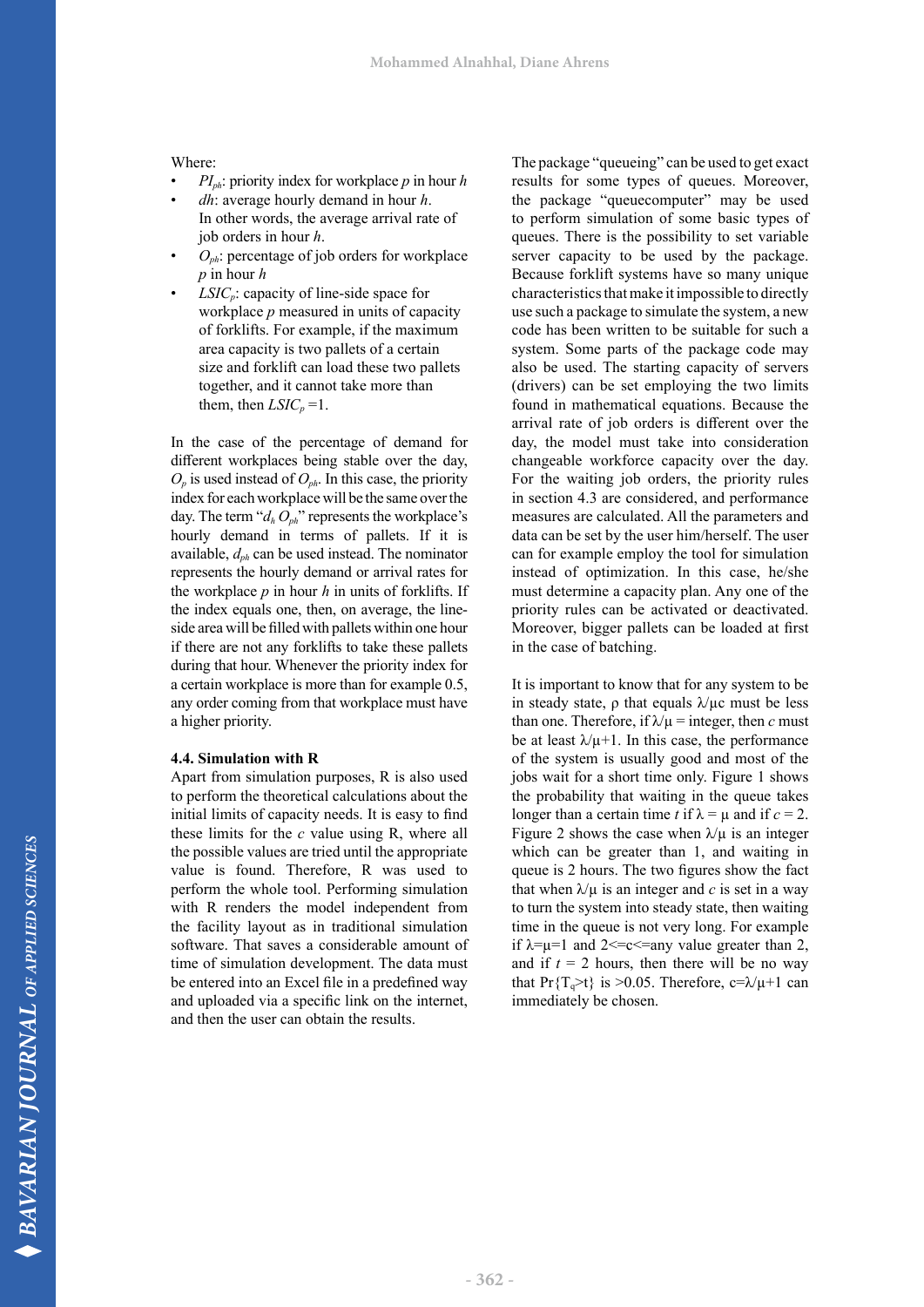



Figure 2: Probability that waiting in the queue *than 2* hours when change  $\lambda$ <sub>p</sub> 1 Figure 2: Probability that waiting in the queue is more than  $t=2$  hours when  $c=\lambda/\mu+1$ 

Because the size of capacity is different during the day, a possible solution to go through the range between the two limits found by mathematical equations is to start from the highest one and then reduce the capacity for example 5% in each iteration until getting the lowest possible one. Because capacity must be integers, upper bounding of the needed capacity must be done. Because of this upper bounding, the system performance will not be the same over the day. There must be some differences from time to time.

For the case study, data about driving time and the percentage of different loading packages was drawn from historical data of more than one year. The arriving rates, however, are different from one day to another. Service time was sometimes found to be exponentially distributed, and sometimes it follows different types of distributions. The theoretical equations were found based on the assumption of exponential distribution. However, the simulation itself for values within the range found by theoretical equations provides the decision-maker with the possibility to define the appropriate distribution such as exponential, uniform, normal, etc. for each different driving time. For example, in some places where there is a lot of traffic, the variability in driving time can be high. However, the variability in other places where there is not much traffic can be low. For instance, driving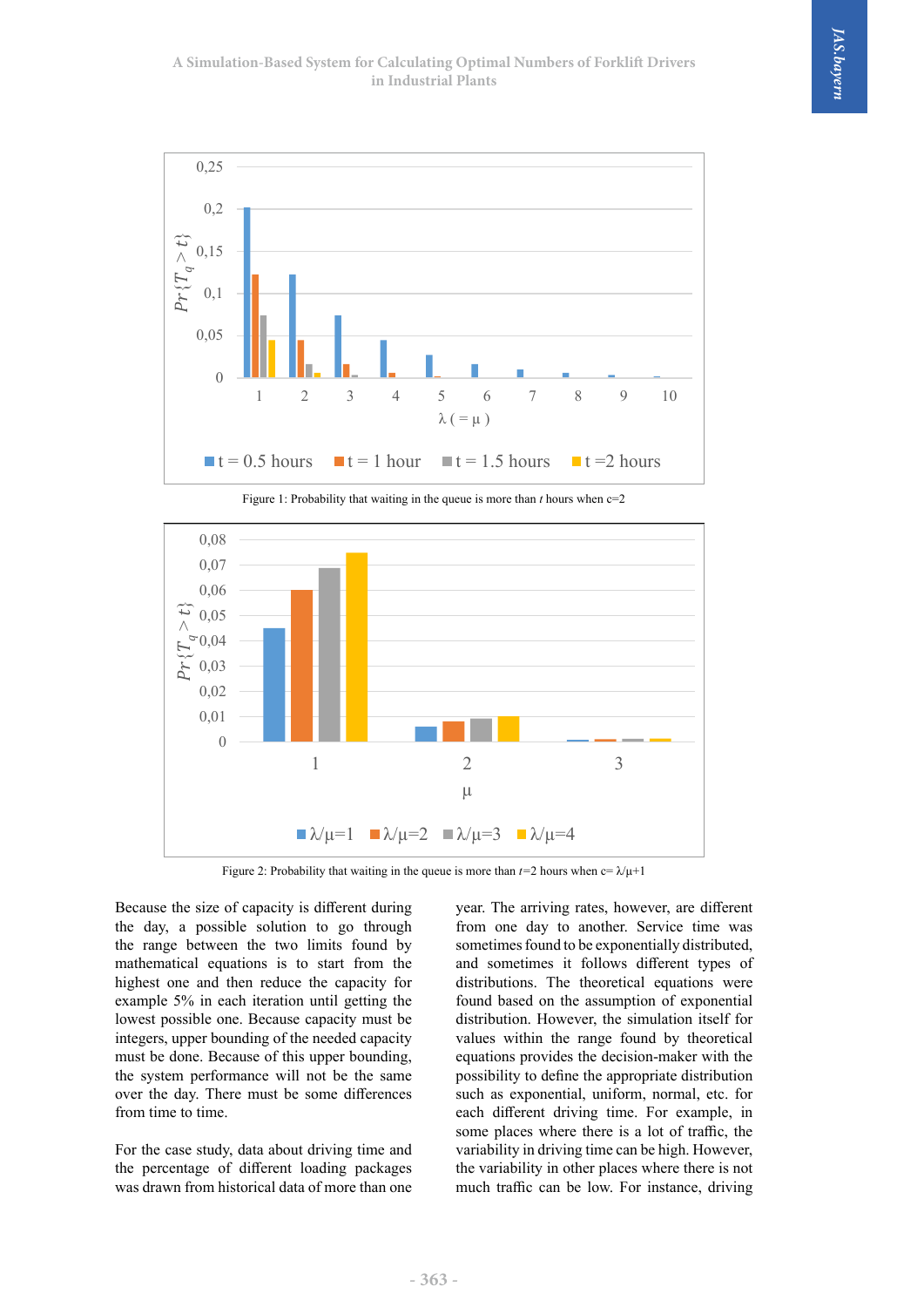time can be exponentially distributed from workstation 1 to workstation 2, and normally distributed from workstation 2 to workstation 3. There is transportation with forklifts within the same workstation, especially when it is relatively large. For example, figure 3 shows the histogram for the full load driving time

within workstation 5. KolmogorovSmirnov test was also done and the p-value was found to be 0.112 when testing the exponential distribution hypothesis. That means that the available historical data about this driving time show that it follows exponential distribution.



Figure 3: Histogram for full load driving within workstation 5

#### **5. Results and analysis**

In this section, input data are presented and then the results and their analysis are shown. The pallets data was as in table 1. Table 2 displays arrival rates of job orders. For the 12 workplaces, demand percentages were variable and can be 0, 5%, 10%, 20%, 30%, 40%, and

50% from the total hourly demand. A matrix of driving times from each workspace to another based on their origins and destinations was used. Another matrix was used for empty driving time. The empty driving time showed a slightly lower average. Driving time here also includes the loading and unloading time of pallets.

|                     |                      | Size (compared to forklift |
|---------------------|----------------------|----------------------------|
| <b>Pallet types</b> | Percentage of demand | loading capacity)          |
| Small               | $36.4\%$             | $25\%$                     |
| Medium              | 57.3%                | 50 %                       |
| Large               | $6.3\%$              | 100 %                      |

Table 1: Pallets types in case study

| Time          | from |     |                          |          | Q                       | 10                   | 11 | $\overline{1}$ | 13 | 14   |    | 16          | 17 | 18 | 19 | 20 | ∠⊥ | $\mathcal{L}$<br>∸ |
|---------------|------|-----|--------------------------|----------|-------------------------|----------------------|----|----------------|----|------|----|-------------|----|----|----|----|----|--------------------|
|               | t0   |     | $\mathbf{\Omega}$        | $\Omega$ | 10                      | 11                   | 12 | 13             | 14 | 15   | 16 | די          | 18 | 19 | 20 | 21 |    | $\mathcal{L}$      |
| Inter-arrival |      | د.4 | $\mathbf{r}$<br><u>.</u> | 4        | $\overline{ }$<br>، ، ۷ | $\sim$ $\sim$<br>ن ک | ∸  | 1.6            |    | ر. 1 |    | $\sim$<br>∸ |    |    |    | ιJ |    |                    |
| time (min)    |      |     |                          |          |                         |                      |    |                |    |      |    |             |    |    |    |    |    |                    |

Table 2: Job arrival rate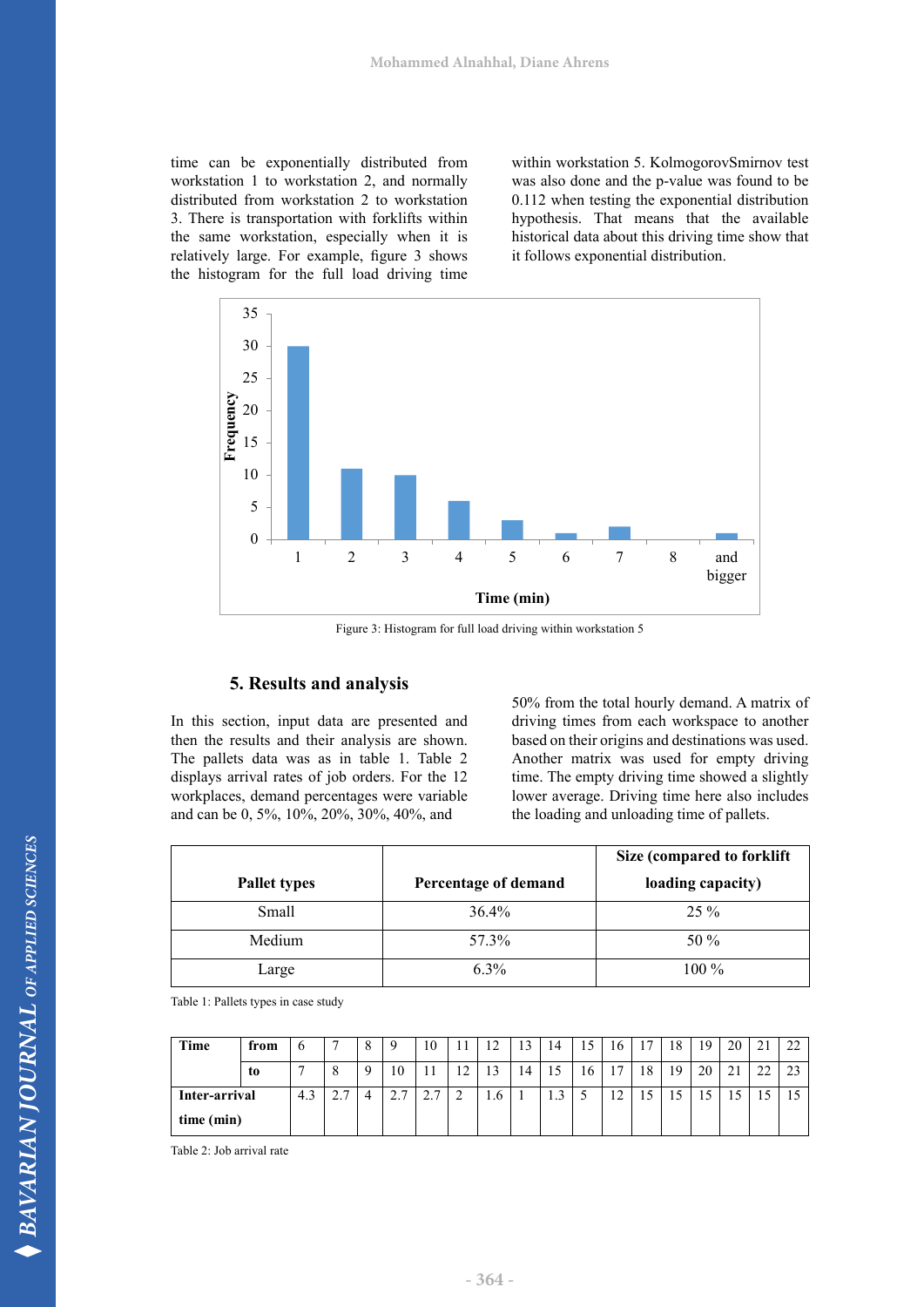The following scenarios were tried out by the tool:

- **Scenario 1:** All priority rules are activated.
- **Scenario 2:** Only batching was deactivated.
- **Scenario 3:** Only reducing empty driving was
- deactivated. **Scenario 4:** Five places have capacity for line-side inventory of 4 forklifts capacities.

Batching effect on time was set to be 10%. The number of iterations was set to be 20 and no break was considered. Maximum allowable lead time was set to be 60 min. Only 5% of job orders were allowed to be late (take more than 60 minutes). No limitation was selected on the maximum number of used forklifts in any hour. Moreover, work ends in the middle of the night. For the case study containing 12 workstations, the calculation time using R Software took about 1 minute on a normal personal computer. Results about order fulfillment time (lead time) are shown in figure 4. Working hours mean the starting of an hour. For example, the working hour 6:00 means the time period 6:00-7:00 h. The average values of order fulfillment time can be found in table 3. The average values are almost the same for scenario 1 and scenario 2. As expected, the performance of the system is not stable over the day, even if the number of drivers is variable to alleviate the changes in demand. This is due to the aforementioned upper bounding effect for the capacity determined.



Figure 4: Average hourly order fulfillment time over the day for different scenarios Figure 4: Average hourly order fulfillment time over the day for different scenarios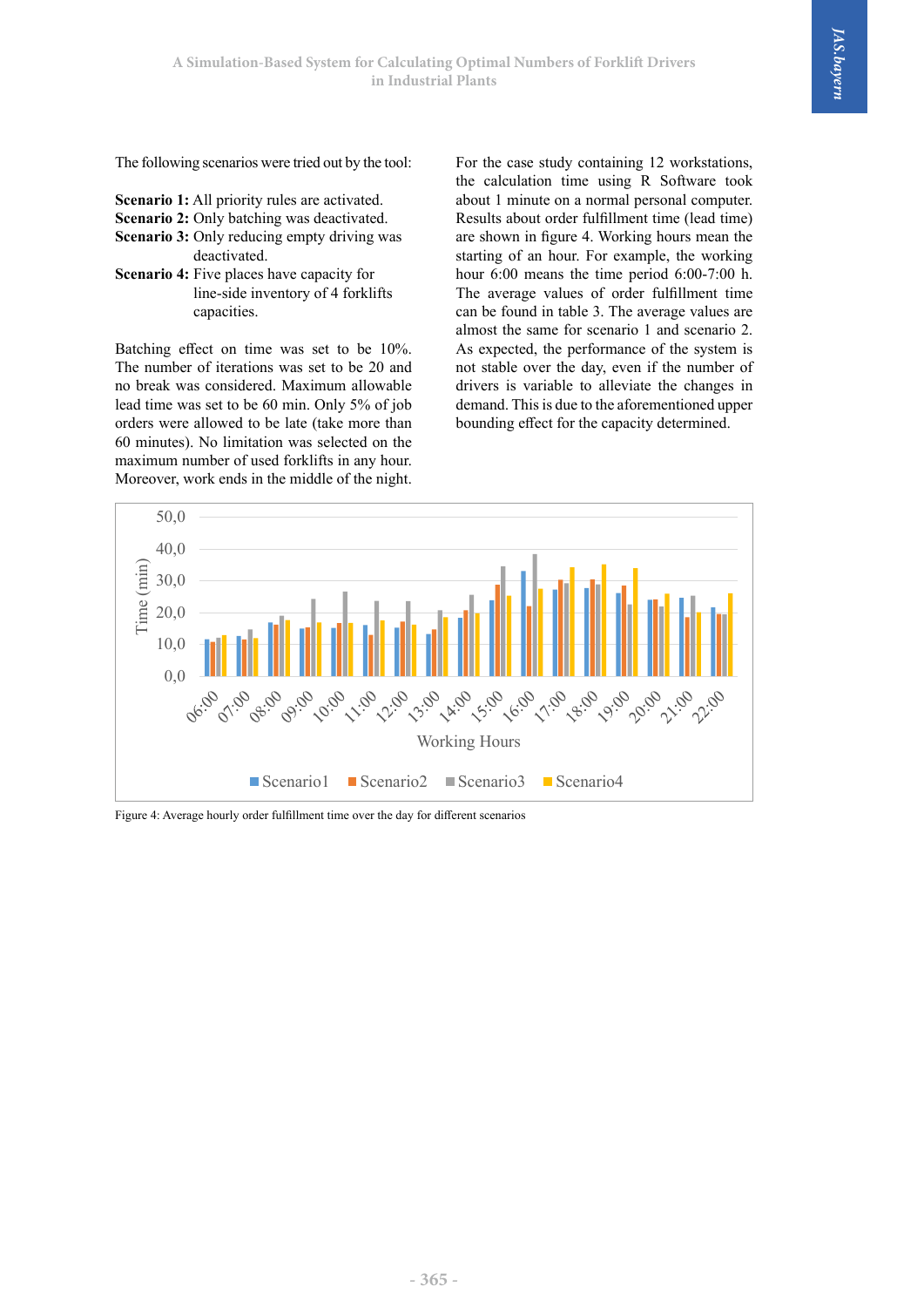



a. Scenario 1 b. Scenario 2





Figure 5: Optimal number of forklift drivers versus theoretical upper and lower limits

optimal level of capacity is the lowest level of added, which is the standard deviation c Figure 5 shows capacity variable levels. The capacity that does not cause a lead time to be longer than the maximum allowed one with a probability of 95%. That means only 5% of orders can take an order fulfilment time which is longer than the maximum allowed one. It is clear that in all the different scenarios, the capacity level is within the expected theoretical range. The level of capacity in scenario 2 was the highest. An interesting point in table 3 is that the number of needed forklift drivers was found to be the lowest in scenario 3. To explain that, table 4 shows a comparison between the optimal iteration in scenario 1 and a previous iteration in which the man hour is 41 for

scenario 3. One new performance measure was added, which is the standard deviation of waiting time. It is higher for scenario 1, when the option for reducing empty driving was activated. This is due to the simulation model trying to find the closest workstation for the forklift on the expense of the job orders waiting for longer times, but being for farther workstations. Therefore, the late orders percentage is higher in scenario 1. Thus, the decision-maker may want to deactivate this option to get the lowest man hour and that may reduce the maximum needed forklifts. This is especially useful when there are maintenance tasks for forklifts.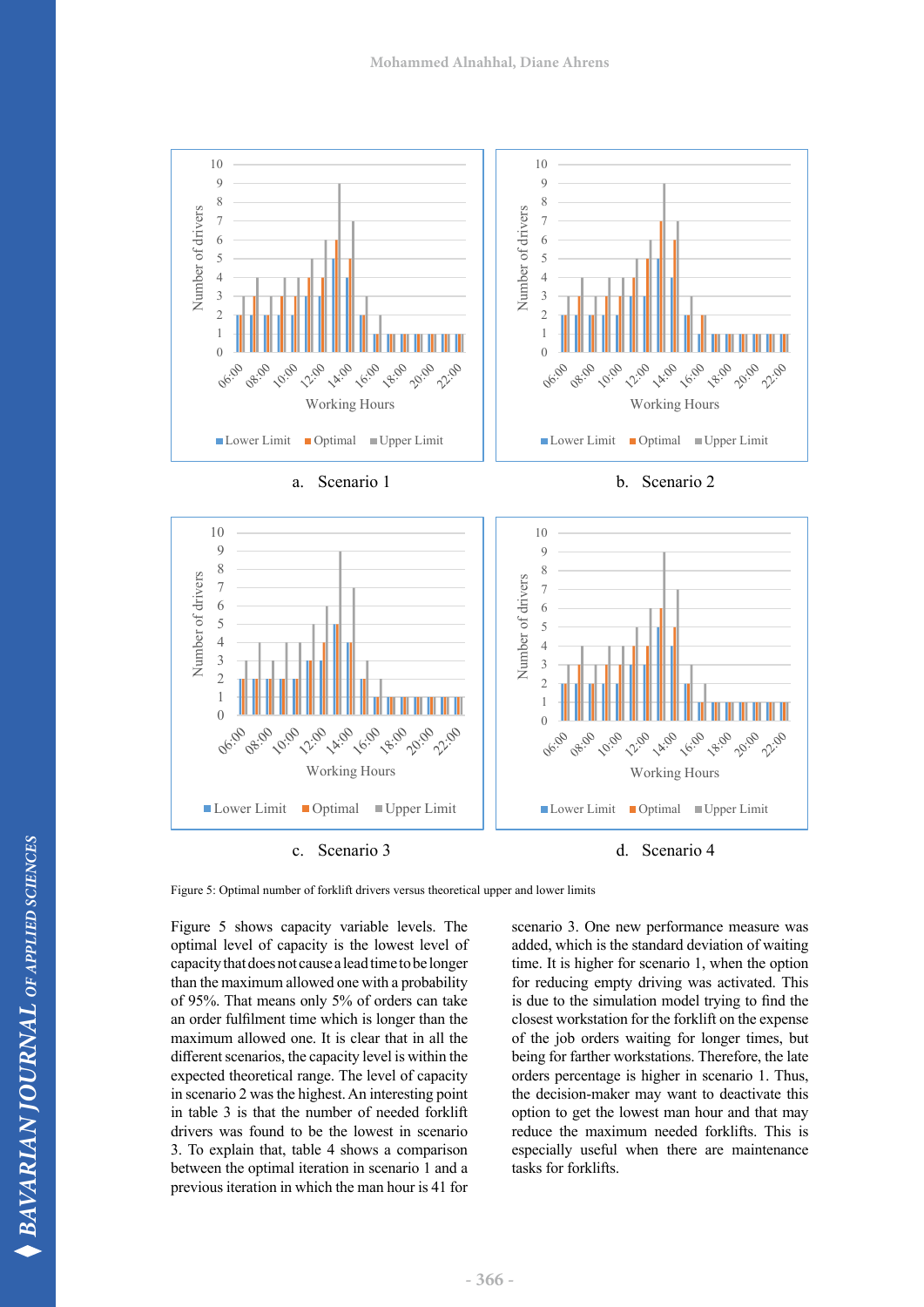| <b>Performance Measures</b>           |        | Scenario 1   Scenario 2 | Scenario 3 | Scenario 4 |
|---------------------------------------|--------|-------------------------|------------|------------|
| Percentage of late orders $(\% )$     | 1.92   | 2.97                    | 2.97       | 3.14       |
| Average order fulfillment time (min)  | 17.32  | 17.07                   | 23.04      | 19.14      |
| Mean waiting time in queue (min)      | 13.12  | 13.03                   | 18.68      | 14.99      |
| Man hour                              | 41     | 44                      | 35         | 41         |
| Utilization $(\% )$                   | 83.65  | 86.9                    | 86.86      | 84.59      |
| Total empty driving time (min)        | 951.17 | 1051.45                 | 873.8      | 988.63     |
| Average number of orders in the queue |        | 3.99                    | 5.71       | 4.54       |
| Maximum number of forklifts           |        |                         |            |            |

Table 3: performance measures for different scenarios

| <b>Performance Measures</b>              | Scenario 1<br><b>Optimal Iteration</b> | Scenario 3<br><b>Previous Iteration</b> |
|------------------------------------------|----------------------------------------|-----------------------------------------|
| Percentage of late orders $(\% )$        | 1.92                                   | 0.33                                    |
| Average order fulfillment time (min)     | 17.32                                  | 16.96                                   |
| Mean waiting time in queue (min)         | 13.12                                  | 12.75                                   |
| Standard deviation of waiting time (min) | 12.28                                  | 9.66                                    |
| Man hour                                 | 41                                     | 41                                      |
| Utilization $(\%)$                       | 83.65                                  | 83.64                                   |
| Total empty driving time (min)           | 951.17                                 | 1054.35                                 |
| Average number of orders in the queue    |                                        | 3.85                                    |
| Maximum number of forklifts              |                                        | 6                                       |

Table 4: Performance measures comparison for scenario 1 and scenario 3 for the same man Table 4: Performance measures comparison for scenario 1 and scenario 3 for the same man hour value

# **Conclusion**

In this paper, a forklift material handling system was analyzed to find the optimal capacity levels over the day and the best priority rule for sequencing the job orders. The analysis depends on performance measures such as man hour, waiting time, lead time, and percentage of delayed orders. Queueing theory and simulation were used to find the best parameters of the system. Even though the study considered a case study for obtaining results, its methodology can be applied to other environments in which forklifts are used. It has been assumed in this study that workers work on driving, or might also do driving from time to time as well as other tasks such as order picking. Another limitation lies in the theoretical mathematical equations where service times and interarrival times are assumed to be exponentially distributed. However, the tool provides the decision-maker with the possibility to choose other types of distributions in simulation, such as normal, uniform, and triangular distributions. Results showed that batching orders has a significant effect on enhancing performance measures. Results also showed that trying to

decrease the needed empty driving times might not be the optimal decision because it increases the variability in waiting times. It is therefore recommended for future research to find other priority rules that consider waiting times. That is possible when the IT infrastructure allows that by informing drivers about the optimal sequence of job orders via monitors attached to forklifts.

# **References**

- [1] Baudin, Michel (2005): Lean logistics. The nuts and bolts of delivering materials and goods. New York, NY: Productivity Press.
- [2] Ihaka, Ross; Gentleman, Robert (1996): R: A Language for Data Analysis and Graphics. In: *Journal of Computational and Graphical Statistics* 5 (3), S. 299–314.
- [3] Parimala, R. Sree; Senniappan, Palaniammal (2015): An analysis of bulk service queueing model with servers various. In: *International Journal of Advances in Science and Technology* 4 (2), S. 18–24.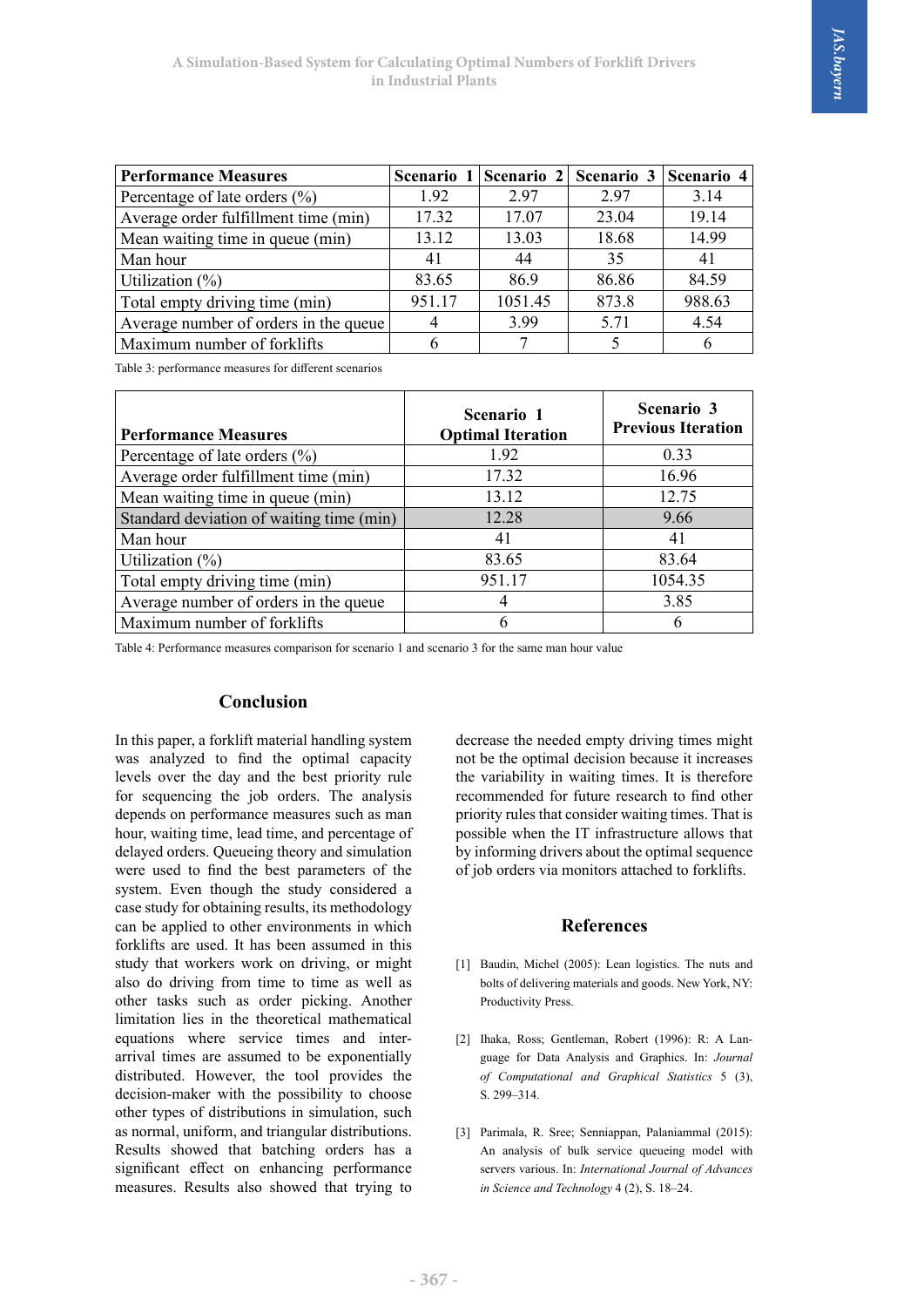- [4] Gross, Donald; Shortle, John F.; Thompson, James M.; Harris, Carl M. (2013): Fundamentals of queueing theory. Hoboken, N.J: Wiley & Sons, Inc. (Wiley Series in Probability and Statistics).
- [5] Masek, Jaroslav; Camaj, Juraj; Nedeliakova, Eva (2015): Application the Queuing Theory in the Warehouse Optimization. In: *International Journal of Social, Behavorial, Eduational, Economic, Business and Industrial Engineering* 9 (11), S. 3744–3748.
- [6] Munisamy, Susila (2010): Timber terminal capacity planning through queuing theory. In: *Maritime Economics & Logistics* 12 (2), S. 147–161.
- [7] Takakuwa, Soemon; Takizawa, Hiroki; Ito, Kumiko; Hiraoka, Shinichiro (2000): Simulation of distribution systems: simulation and analysis of non-automated distribution warehouses. In: Paul A. Fishwick (Hg.): Proceedings of the 32nd conference on Winter simulation (10-13 Dec, 2000; Orlando, FL, USA). San Diego, CA: Society for Computer Simulation International (ACM Digital Library), S. 1177–1184.
- [8] Vonolfen, Stefan; Kofler, Monika; Beham, Andreas; Affenzeller, Michael; Achleitner, Werner (2012): Optimizing assembly line supply by integrating warehouse picking and forklift routing using simulation. In: Proceedings of the 2012 Winter Simulation Conference (WSC) [Dec 2012; Berlin], S. 1–12.
- [9] Tarczyński, Grzegorz (2012): Analysis of the impact of storage parameters and the size of orders on the choice of the method for routing order picking. In: *Operations Research and Decisions* 22 (4), S. 105–120.
- [10] Jaiswal, N. K. (1960): Letter to the Editor—Bulk-Service Queuing Problem. In: *Operations Research* 8 (1), S. 139–143.
- [11] Chakravarthy, Srinivas; Dudin, Alexander N. (2002): A multi-server retrial queue with BMAP arrivals and group services. In: *Queueing Systems* 42 (1), S. 5–31.
- [12] Haridass, M.; Arumuganathan, R. (2011): Analysis of a batch arrival general bulk service queueing system with variant threshold policy for secondary jobs. In: *International Journal of Mathematics in Operational Research* 3 (1), S. 56–77.
- [13] Medhi, Jyotiprasad (1979): Further Results on Waiting Time Distribution in a Poisson Queue Under a General Bulk Service Rule. In: *Cahiers Centre Rech. Opnl.* 21 (2), S. 183–189.
- [14] Neuts, Marcel F.; Nadarajan, R. (1982): A multiserver queue with thresholds for the acceptance of customers into service. In: *Operations Research* 30 (5), S. 948–960.
- [15] Sim, S. H.; Templeton, J.G.C. (1985): Steady state results for the M/M(a, b)/c batch-service system. In: *European Journal of Operational Research* 21 (2), S. 260–267.
- [16] Kendall, David G. (1953): Stochastic Processes Occurring in the Theory of Queues and their Analysis by the Method of the Imbedded Markov Chain. In: *The Annals of Mathematical Statistics* 24 (3), S. 338–354.
- [17] Adan, Ivo J.B.F.; Resing, Jacques A.C. (2000): Multi‐server Batch‐service Systems. In: *Statistica Neerlandica* 54 (2), S. 202–220.
- [18] Massey, William A. (2002): The Analysis of Queues with Time-Varying Rates for Telecommunication Models. In: *Telecommunication Systems* 21 (2-4), S. 173–204.
- [19] Schwarz, Justus Arne; Selinka, Gregor; Stolletz, Raik (2016): Performance analysis of time-dependent queueing systems: survey and classification. In: *Omega*  63 (September), S. 170–189.
- [20] Iyer, Ananth V.; Jain, Apurva (2004): Modeling the impact of merging capacity in production-inventory systems. In: *Managment Science* 50 (8), S. 1082–1094.
- [21] Silva, F.; Serra, D. (2008): Locating emergency services with different priorities: the priority queuing covering location problem. In: *Journal of the Operational Research Society* 59 (9), S. 1229–1238.
- [22] Roy, Debijt; Krishnamurthy, Ananth; Heragu Sunderesh S.; Malmborg, Charles J. (2014): Blocking effects in warehouse systems with autonomous vehicles. In: *IEEE Transactions on Automation Science and Engineering* 11 (2), S. 439–451.
- [23] Koizumi, Naoru; Kuno, Eri; Smith, Tony E. (2005): Modeling patient flows using a queuing network with blocking. In: *Health Care Management Science* 8 (1), S. 49–60.